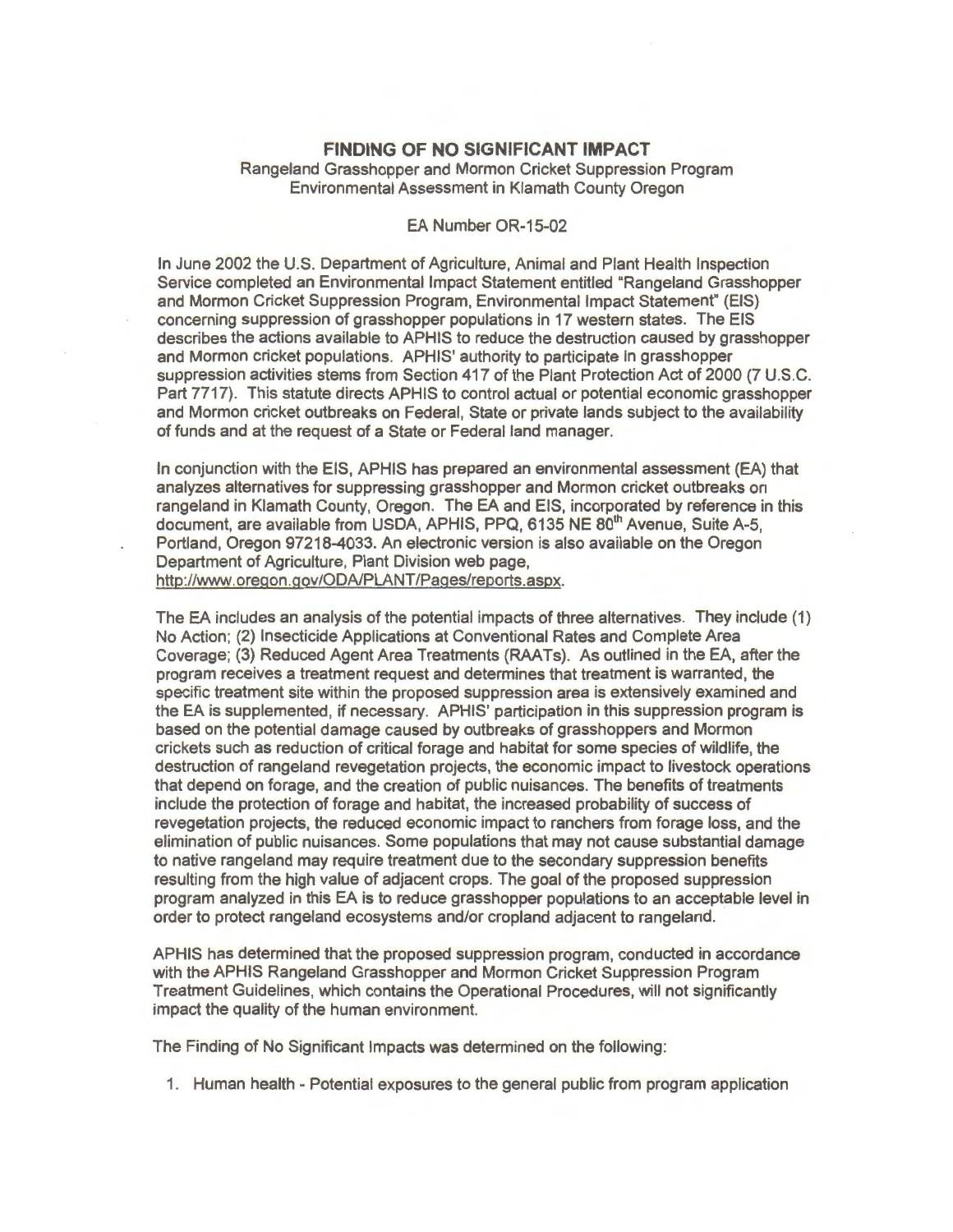rates are infrequent and of low magnitude. The low levels of exposure pose no risk of direct toxicity, carcinogenicity, neurotoxicity, genotoxicity, reproductive toxicity, or developmental impacts to the public. APHIS will inform the public well in advance of any programs to allow hypersensitive individuals to request exclusion from the treatment area. The potential for adverse effects to workers is negligible if proper safety procedures are followed, including wearing the required protective clothing. Therefore, routine safety precautions and program guidelines are expected to provide adequate public, and worker health protection.

- 2. Nontargets No vertebrate animal species would be exposed to toxic levels of insecticide from any of the alternatives. Any of the alternatives could result in reduction of prey species for insectivores. However this reduction will be minimized by the insecticide and alternative choices. Plants would not be exposed to toxic levels of insecticide, and any reduction in pollinators would be minimized by following program guidelines. Impacts on aquatic arthropods will be avoided or minimized by utilizing buffers around water. Impacts to non-target terrestrial arthropods will be minimized by insecticide and alternative choices. Water and selected sensitive sites in or near treatment blocks will be monitored according to APHIS Environmental Monitoring Plan and in consultation with the US Fish and Wildlife Service and the land owner/manager.
- 3. Endangered and threatened species Protection measures agreed to in national and local consultation with US Fish and Wildlife Service and NOAA Fisheries will be . implemented and therefore, any proposed suppression program is not likely to adversely affect listed threatened or endangered species or their habitats. Local consultation for 2015 with US Fish and Wildlife Service is ongoing at time of the signing of this FONS!. No programs will be undertaken until consultation is complete and all listed species concerns have been addressed.
- 4. Socioeconomic issues Negative socioeconomic impacts would be minimized by the implementation of the Treatment Guidelines.
- 5. Cultural resources and events Advance notice to the public and Tribes will provide the opportunity to identify and avoid significant impact to cultural resources and events. To reduce the possibility of human exposure in traditional food and medicine gathering areas, consultation with Tribes will allow for notification of Tribal members who may be planning to gather resources in a proposed project area and for the posting of signs at entry routes, as deemed appropriate. Notification and posting of signs will reduce the potential for human exposure during pesticide application and the label re-entry period.
- 6. Executive Orders: 12898 (low income and minorities); 13045 (children); and 13186 (migratory birds) - Low income, minority, and youth population will not be put at risk by any of the alternatives when guidelines are followed. Program guidelines will assure no significant impact to migratory birds.

In order to inform the public and give them time to submit comments on the proposed program, APHIS will make this FONSI and underlying EA available for public comment through April 06, 2015. Comments received during that period will be responded to in a Supplement to the EA prior to any suppression program.